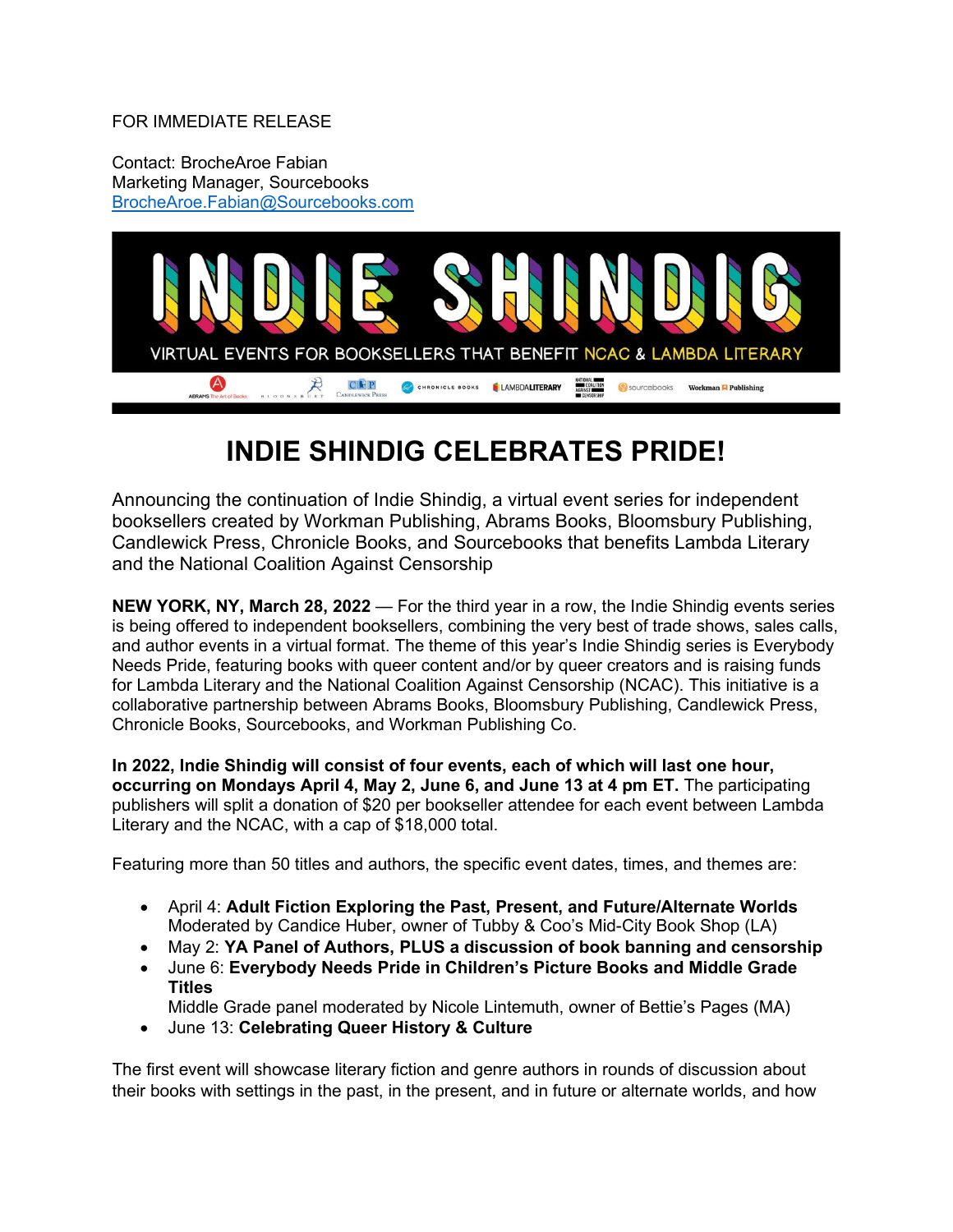that impacted their writing of queer content. Participating authors include **Louis Bayard, Terry Blas, Talia Dutton, Grace Ellis, Silas House, Timothy Janovsky, Joshua Moehling, Katrina Monroe, Natasha Pulley, Katee Robert, Zak Salih, Samantha Shannon**, and **Alyssa Songsiridej**. Later events will feature children's, YA, and adult authors **A. R. Capetta, Vincent Kirsch, Nina LaCour, Ryan La Sala, Marika McCoola, Nicole Melleby, medina, Rob Pearlmann, Danny Pellegrino, Carla Perez-Gallardo, Steven Salvatore**, and **Molly Wizenberg**, among others.

Interested booksellers can find out more about Indie Shindig and sign up for events via the [Indie](https://forms.gle/jRzxt2jjvBdujTzBA) [Shindig sign-up form.](https://forms.gle/jRzxt2jjvBdujTzBA)

"The National Coalition Against Censorship is honored to be included in this wonderful program. Booksellers, authors, and publishers are some of our most important allies in defending free expression and the right to read. This year's onslaught of attacks on books in schools and libraries has shown one thing for certain: access to books that excite and challenge readers has never been more important," said Chris Finan, NCAC's Executive Director.

"Lambda Literary is proud to be included in the Indie Shindig program this year. Now more than ever, books are vital lifelines for the LGBTQIA2S+ communities. Participating in events that champion queer, trans, and non-binary books and authors while also fighting censorship aligns with Lambda Literary's core values. We're excited to join in the celebration with our bookselling and publishing allies," said Monica Carter, Program Manager for the LGBTQ Writes in Schools Program for Lambda Literary.

Of the partnership, BrocheAroe Fabian, Marketing Manager at Sourcebooks, said, "An unanticipated result of the past two years has been the strong virtual programming that became an inclusive way to strengthen connections between publishers and booksellers, and we see great support for continuing this same accessible event series in 2022. Especially at a time when equity and equality are being threatened, the Indie Shindig events create an opportunity for sharing wonderful titles by LGBTQIA2S+ creators while providing financial support for Lambda Literary and the NCAC, doubling our efforts to stand against censorship and giving voice to those historically – and presently – silenced."

###

## **About ABRAMS Books**

Founded in 1949, ABRAMS was the first company in the United States to specialize in publishing art and illustrated books. The company continues to publish critically acclaimed and bestselling works in the areas of art, photography, cooking, crafts, comics, interior and garden design, entertainment, fashion, and popular culture, as well as narrative nonfiction and new works of fiction for adults and children's books ranging from middle grade to young adult fiction to picture books to board books. ABRAMS creates and distributes brilliantly designed books with the highest production values.

## **About Bloomsbury**

Bloomsbury USA is a general interest publisher of adult and children's books, established in 1998 as an American subsidiary of Bloomsbury Publishing. They are the publisher of the bestselling and award-winning books *White Rage, Dreamland, Salvage the Bones, Can't We Talk about Something More Pleasant?*, the Throne of Glass series, the Court of Thorns and